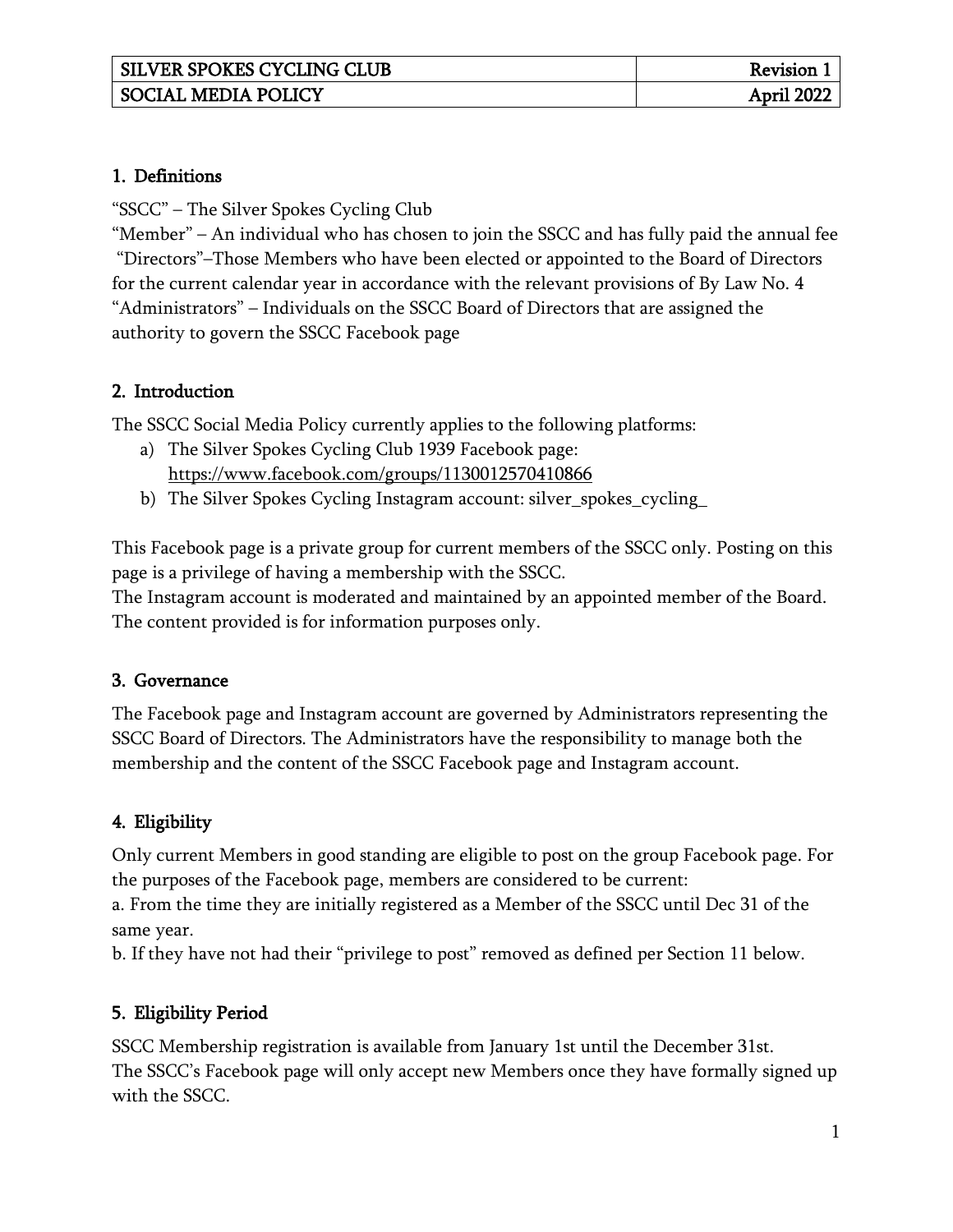| <b>SILVER SPOKES CYCLING CLUB</b> | Revision . |
|-----------------------------------|------------|
| <b>SOCIAL MEDIA POLICY</b>        | April 2022 |

## 6. Eligibility Duration

At the time one becomes a Member, they are on the SSCC's contact list, and thus eligible for the Facebook page.

Previous years' Members who have signed up will automatically remain on the SSCC's Facebook page unless they have unsubscribed themselves.

If an unsubscribed Member wishes to be placed back on the Facebook page they must contact the Facebook Administrator.

## 7. Purpose of the Social Media Platforms

The Facebook page is provided for the convenience of SSCC Members and posts should be confined to matters relating to cycling or the SSCC.

The Instagram account is intended to assist in publicizing SSCC activities to both club members and others within the community who may be interested in cycling.

# 8. Prohibited Content

The Facebook page and Instagram account are not to be used for advertising, sales, or promotion of products, services or non-club events unless approved by the SSCC Board of Directors.

# 9. Content

Anything posted on the Facebook page or Instagram account, including comments, is subject to the SSCC's Code of Conduct Policy.

# 10. Removal of content

The Administrators reserve the right to delete any post or comment they consider to be in violation of Sections 7,8 or 9 of this policy.

# 11. Removal of Members' Facebook Privileges

Repeated infractions of Sections 7,8 or 9 may result in the Members' losing the privilege to post on the SSCC's Facebook page.

The duration of the removal will be for the remainder of the cycling club season and until the next year the Member signs up with the SSCC.